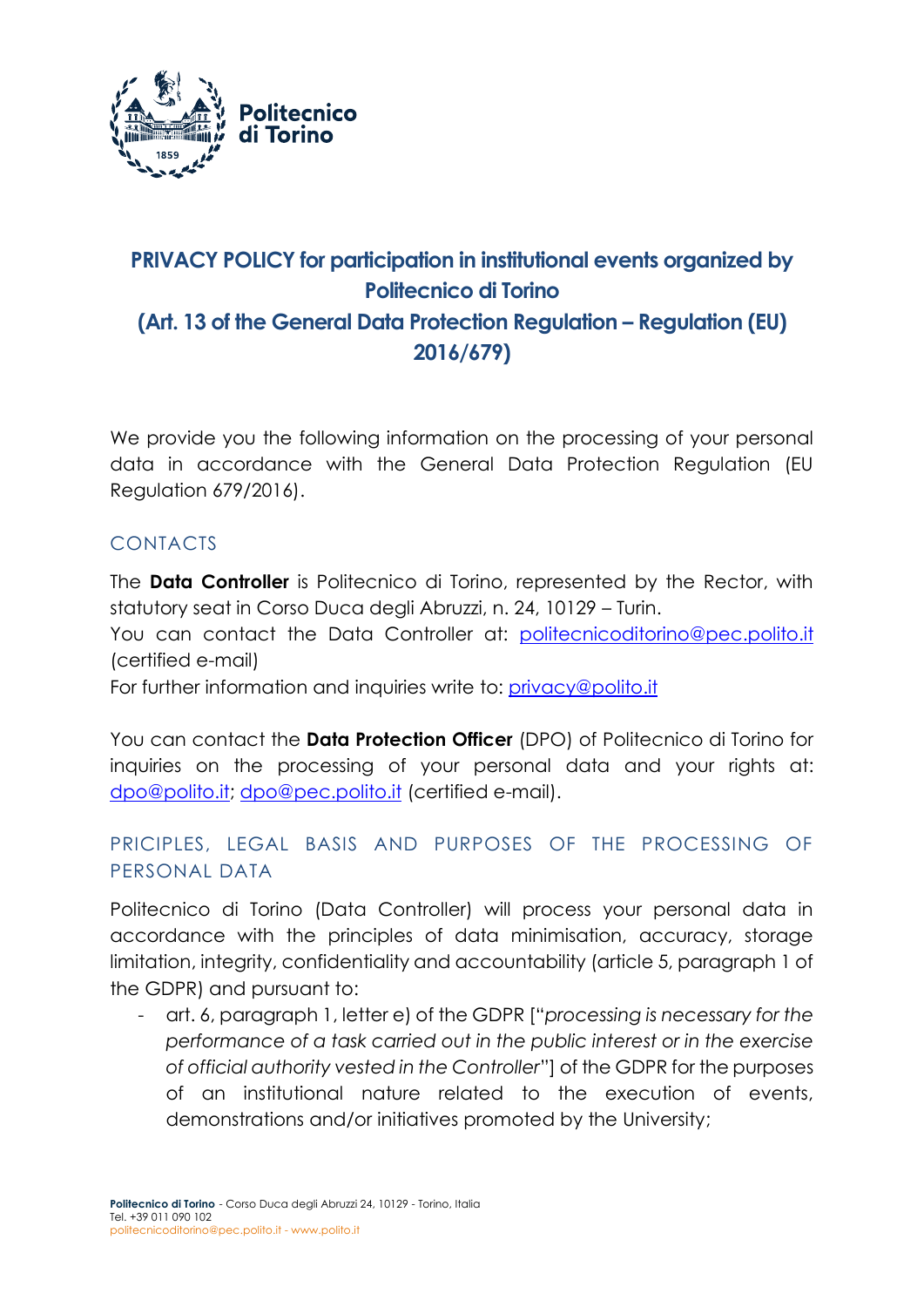

- art. 6, paragraph 1, letter a) ["*the data subject has given consent to the processing of his or her personal data for one or more specific purposes*"] of the GDPR in the case of receiving communications ("*newsletter*") about future events, initiatives and activities of the University or, for example, in the event that the processing concerns the data of the children.

Politecnico di Torino will process your data in electronic and paper format for the purposes of the organization and implementation of this event.

Furthermore, within the limits of the processing **purposes indicated and for the purposes of spreading the initiative**, the Data Controller may **take photographs and make video recordings** (hereinafter, the "Materials"), also by means of authorized third parties, during the course of the initiative and **disseminate them**, even in partial and / or modified or adapted form, pursuant **to Law no. 150/2000**, on the websites of the Politecnico di Torino, on the social media channels of the University and / or on any other media. The use of the aforementioned images does not give the right to any compensation.

Any spreading of the Materials will take place without your declared consent pursuant to art. 97 of Law no. 633/1941. This authorization implies the granting of a non-exclusive license, without limits of duration and place, transferable to third parties, for the use of the Materials and includes the rights referred to in Articles from 12 to 19 of Law no. 633/1941. Any use of the images that could harm the honor, reputation or decorum of the person portrayed, filmed or registered is excluded.

## PERSONS AUTHORISED TO PROCESS THE PERSONAL DATA, POSSIBLE RECIPIENTS OR CATEGORIES OF RECIPIENTS OF THE PERSONAL DATA AND DATA PROCESSOR

Your personal data can be disclosed by Politecnico di Torino and are in any case accessible to its staff members and collaborators who will receive appropriate training from the Data Controller.

The Politecnico di Torino may also communicate your personal data to third parties who collaborate in this initiative for the correct execution of the event. Personal data are stored in the university servers (located inside Politecnico) and/or in external servers which belong to providers of technical and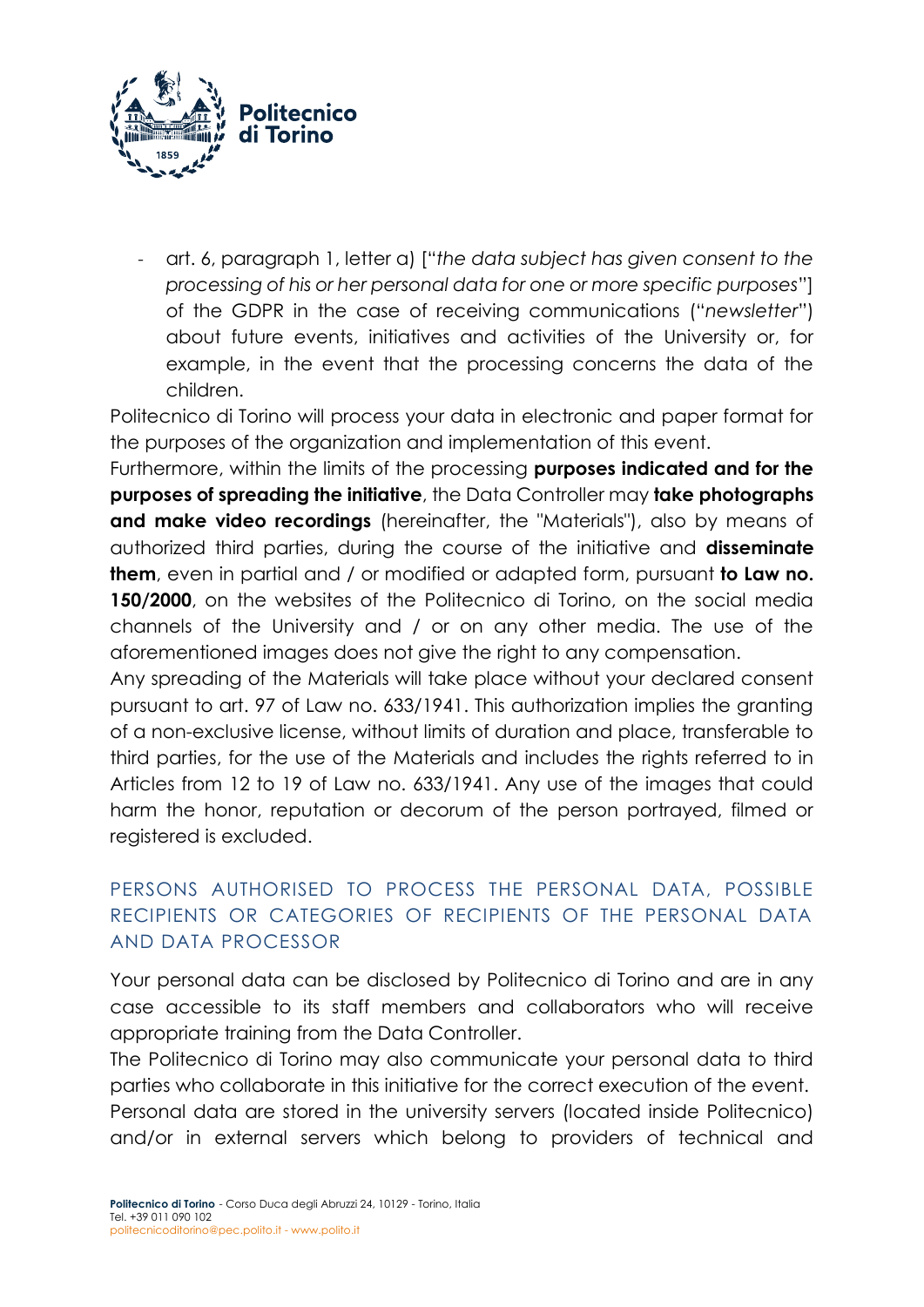

administrative services. These service providers may have access to your personal data exclusively for the services they render. In this case, Politecnico engages them as Processors in accordance with article 28 of the GDPR.

#### TRANSFER OF PERSONAL DATA

Your personal data will not be transferred to non-EU countries (*third countries*).

# PERIOD FOR WHICH PERSONAL DATA ARE STORED

Personal data are kept for no longer than is necessary for the purposes for which the personal data have been collected.

If you have given your consent, your personal data will be processed for a period of time not exceeding the achievement of the purposes for which the Data were provided.

The Data Controller may keep the personal data processed during the event (photos and / or video recordings) for longer periods if the processing is necessary for archiving purposes in the public interest, for statistical purposes, for reasons of defense in court or for the exercise of actions to protect its rights

## PROVIDING PERSONAL DATA

Providing your personal data to Politecnico di Torino is optional. If you refuse to provide your personal data, you will not be able to attend the event.

In the event that consent is required, failure to provide consent involves the inability to use the newsletter service.

We inform you that the spaces subject to video footage will be identified with specific iconic information.

## RIGHTS OF THE DATA SUBJECT

You are the Data Subject and you have the right to obtain from the Data Controller (in accordance with articles 15 et seq. of the GDPR):

• access to your personal data and to the information referred to in art. 15 of the GDPR;